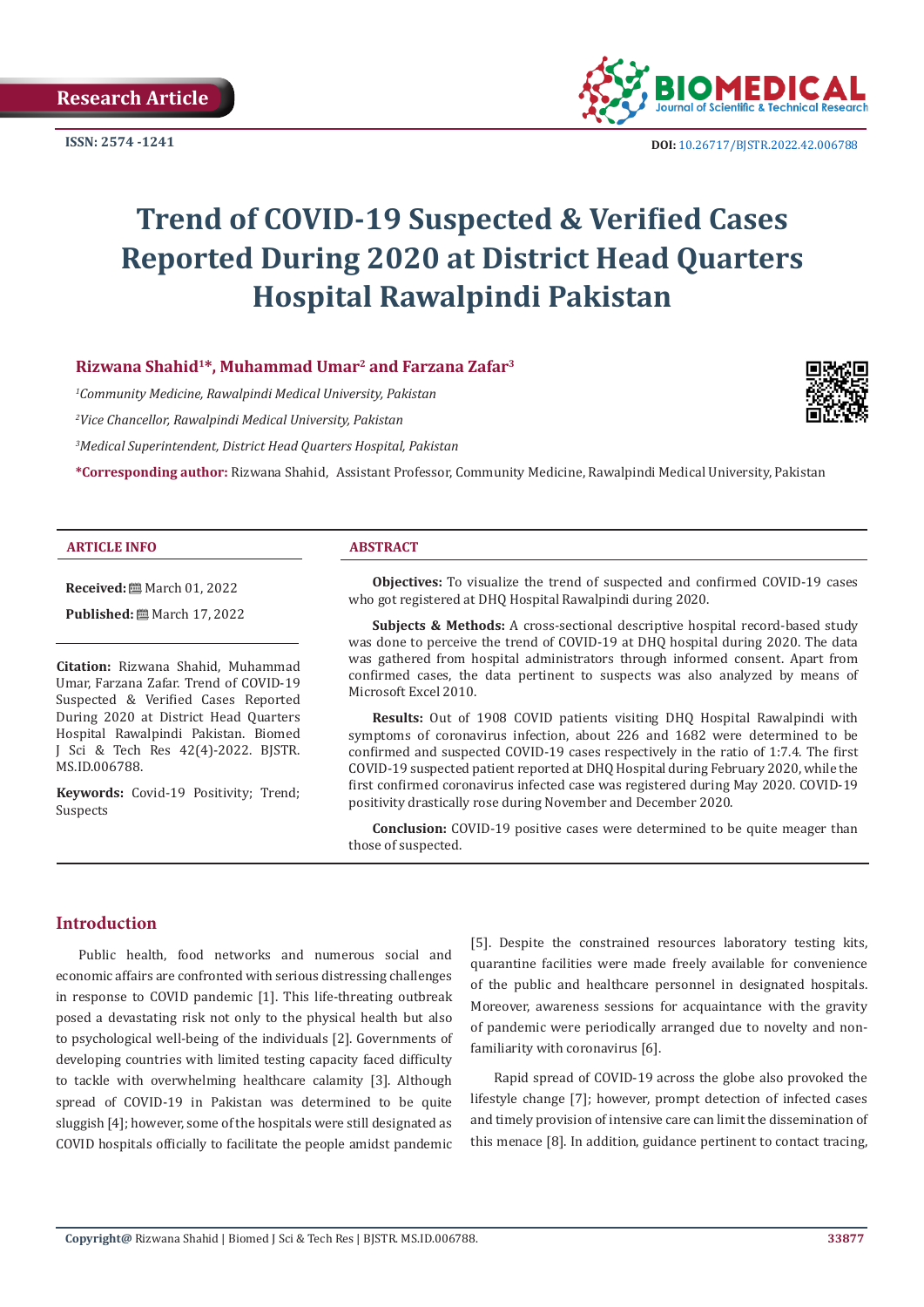social distancing, isolation, and quarantine were also propagated across the country by the government to prevent the overgrowth and spread of COVID-19 [9]. In a study carried out by Zeb S et al during 2020, most of the patients succumbing to COVID-19 at tertiary care hospital namely Holy Family Hospital, Benazir Bhutto Hospital and Rawalpindi Institute of Urology & Transplantation were reported to be above 50 years of age with pre-existing comorbidities mainly diabetes and hypertension [10]. Coupling of old age with immunodeficiency also subjected the victims to the ventilatory support [11]. Within 45 days of first coronavirus infected patient detection about 4,695 verified COVID-19 cases were determined across Pakistan and about 66 of these expired [12]. Despite the specification of COVID-19 suspected case criteria by WHO [13], data regarding COVID-19 suspects is quite ambiguous. The present study is therefore intended to determine the frequency of suspected as well as confirmed COVID-19 cases registered at DHQ Hospital during 2020. This study will facilitate the hospital administrators to make adequate arrangements for provision of patient care in the context of COVID-19.

### **Subjects & Methods**

A cross-sectional descriptive hospital record-based study was done to explore the trend of COVID-19 at DHQ hospital during 2020. DHQ Hospital is a tertiary care hospital. It is located inside the Rawalpindi city and as is also affiliated with Rawalpindi Medical University for undergraduate and postgraduate medical education [14]. The data was gathered from hospital administrators through informed consent. Apart from verified COVID-19 cases, the data pertinent to suspects was also evaluated by using Microsoft Excel 2010.

## **Results**

Of the total 1,908 COVID patients who visited DHQ Hospital during 2020, about 226 were confirmed COVID-19 cases while rest of the 1682 patients were categorized as suspected on PCR testing. The ratio of verified to suspects was computed to be 1:7.4. Monthwise reporting of COVID-19 cases at DHQ Hospital is illustrated below in Table 1. First confirmed COVID-19 case was registered at DHQ Hospital during May 2020 as depicted below in Figure 1. First suspected COVID-19 case was registered at DHQ hospital during February 2020. Trend of suspected COVID-19 cases and the maximum propensity was determined to be during December 2020 as illustrated below in Figure 2.

**Table 1:** Month-wise registration of suspected and confirmed COVID-19 cases at DHQ Hospital.

| Month     | <b>Suspected Cases</b> | Confirmed cases |
|-----------|------------------------|-----------------|
| January   | 0                      | $\mathbf{0}$    |
| February  | 1                      | $\Omega$        |
| March     | 22                     | $\mathbf{0}$    |
| April     | 17                     | $\mathbf{0}$    |
| May       | 112                    | 61              |
| June      | 209                    | 67              |
| July      | 92                     | 7               |
| August    | 146                    | 5               |
| September | 169                    | 1               |
| October   | 224                    | 22              |
| November  | 332                    | 41              |
| December  | 358                    | 22              |
| Total     | 1682                   | 226             |



**Figure 1:** Trend of COVID-19 positivity at DHQ Hospital during 2020.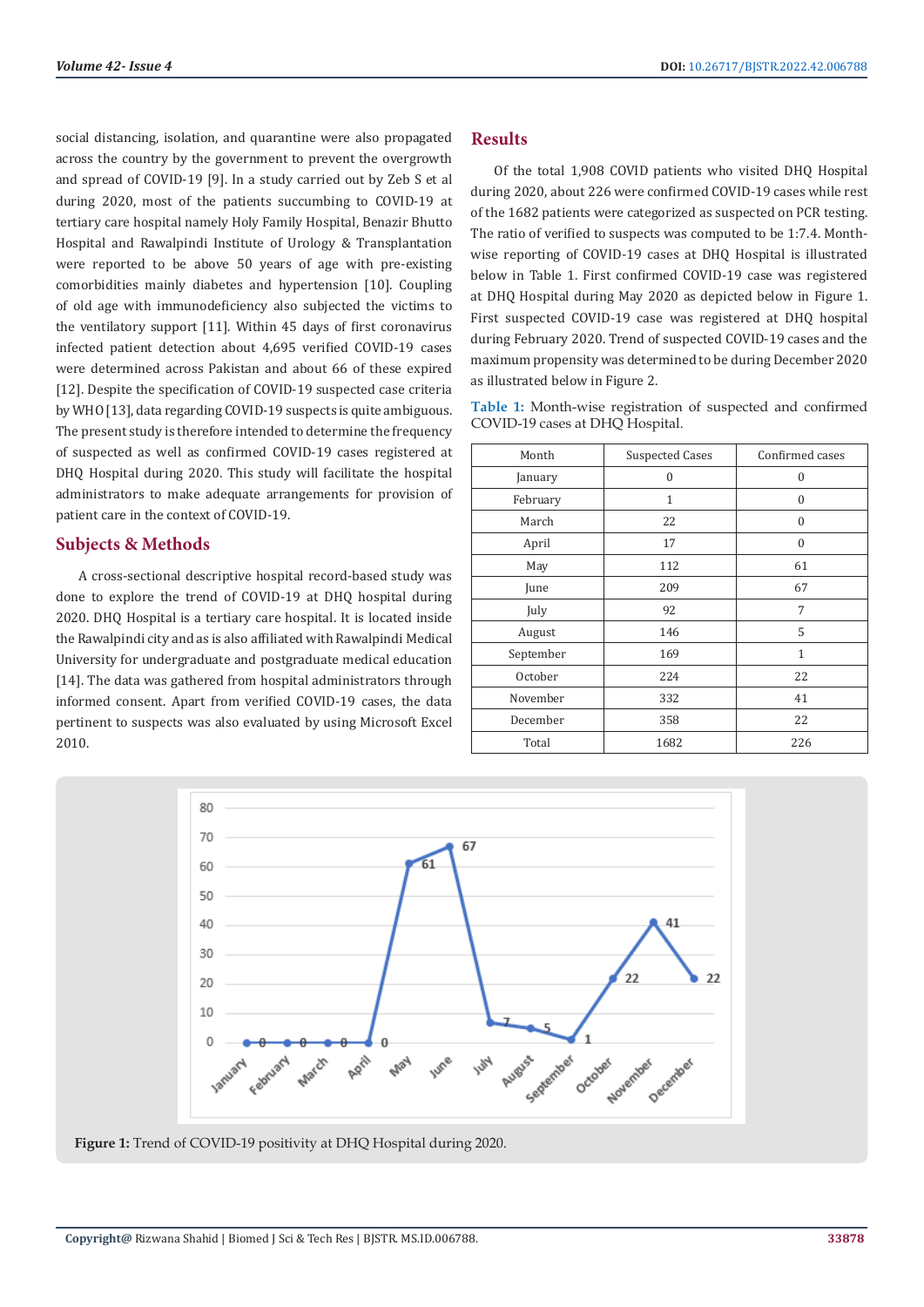

**Figure 2:** Trend of COVID-19 Suspects 2020 at DHQ Hospital.

#### **Discussion**

Uniqueness of coronavirus infection worldwide amidst COVID-19 pandemic was quite evident. In addition to communal flu-like clinical manifestations [15], the sufferers were also reported with varied dermatological [16] and neurological complaints [17]. Event this life endangering virus was determined to influence the care of neurological patients one way or the other [18]. Quarantine and isolation facilities in various provinces of Pakistan in addition to globally were made available amidst COVID pandemic in order to curtail the spread of coronavirus to other members of the community [19]. In our study, the ratio of confirmed to suspected COVID-19 cases is revealed as 1: 7.4. A suspected COVID-19 case was later declared as confirmed case by a local health department of Islamabad during March 2020. This case was attributed to participation in a religious congregation and contact with a foreign national over there [20]. On reviewing the comprehensive report of 72,314 COVID-19 cases from Chinese Center for Disease Control and Prevention, about 62% of these were categorized as confirmed due to positive nucleic acid test. While rest of the 22% and 15% were labeled as suspected and clinically diagnosed respectively due to history of exposure and clinical symptoms in addition to finding of coronavirus pneumonia as patients in these 2 categories could not be subjected to COVID testing. The remaining 1% of the case was devoid of COVID-related symptoms despite the positive report [21]. Lockdown was imposed in Pakistan on 1st April 2020 in order to restrict the spread of coronavirus infection [22]. Even with lockdown imposition in Pakistan in response to COVID pandemic, cases continued to rise swiftly (Figure 2) that ultimately rose steeply in June 2020 due to lifting of lockdown during Mid-May.

However, the ratio of confirmed to suspected COVID cases in reality pertinent to Pakistan as a whole can only be scrutinized by reviewing the record of cases from all the hospitals that were officially designated to manage the COVID cases. The suspected cases in current study were not subjected to PCR testing due to mild clinical manifestations. One of the reasons for this might be the limited opportunities provide by the government of Pakistan for COVID-19 testing [23]. A case control study carried out among 919 suspected cases during lockdown imposition in Portugal revealed COVID positivity only among 24.6% of the subjects. Moreover, only 27.1% of the people having history of contact with suspected or confirmed COVID -19 cases were disclosed as coronavirus infected on real time PCR testing [24]. A similar study by Chi Q et al among sixty-eight COVID-19 suspected cases revealed positivity only among 17 patients [25]. Novelty of coronavirus infection and broad spectrum of its clinical manifestations along with unpredicted resultant health outcome were chiefly responsible for substantial agitation among people; however further exploration by the scientists can lead to more clarification about this fatal virus.

#### **Conclusion & Recommendations**

Minimal proportion of COVID-19 confirmed cases was reported at DHQ Hospital during 2020 than those of suspected patients. However, strict observance of precautionary measures can be of great assistance in mitigation of suspects.